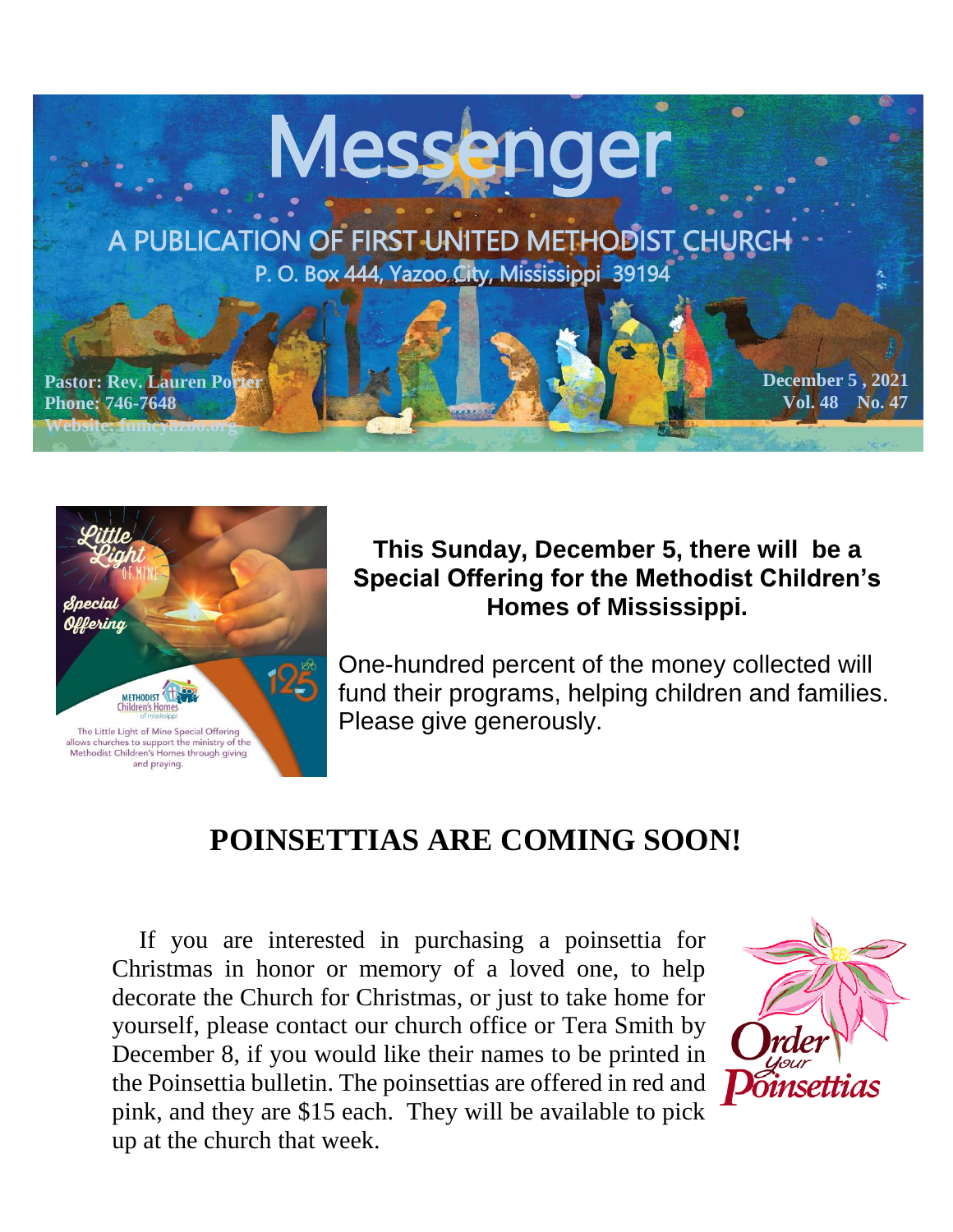

#### **December 5**

Regular Morning Worship Times and Sunday School Special Offering for Methodist Children's Home

#### **December 12**

Regular Morning Worship Times and Sunday School 11 a.m. Children's Ministries Light the Advent Candle Special Music by the Children's Choir 6 p.m. Youth Christmas Party

### **December 15**

1-5 p.m. Children's Day of Christmas Cheer

#### **December 19**

Regular Morning Worship Times and Sunday School 11 a.m. Ladies' Handbell Choir Special Music

6:00 p.m. **White Christmas Music and Candlelight Service**

#### **December 24**

5-6:30 p.m. **Christmas Eve Communion**

#### **December 25**

*Christmas Day*

#### **December 26**

10 a.m. Joint Worship Service – No Sunday School

#### **January 2**

10 a.m. Joint Worship Service – No Sunday School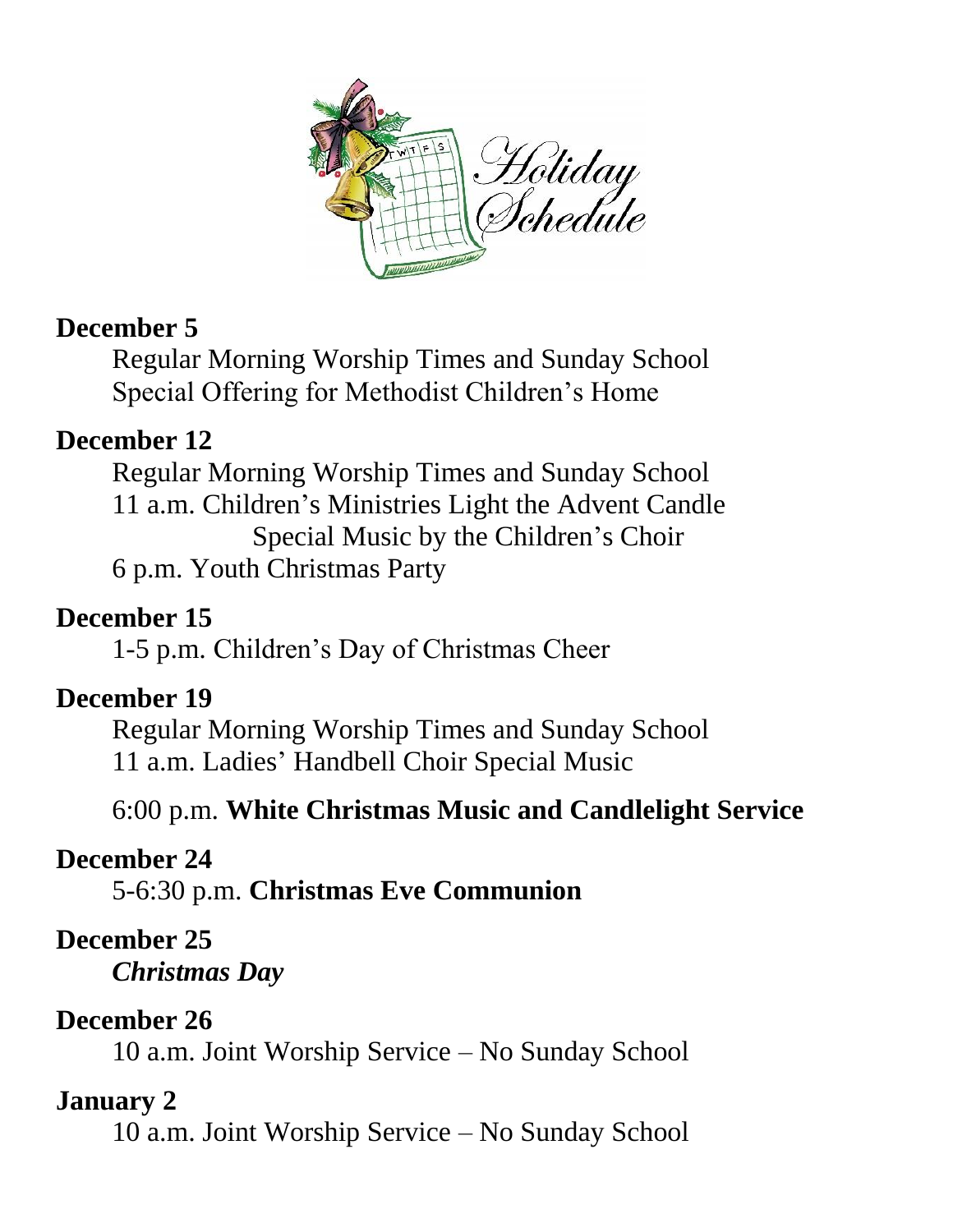December

**SUNDAY, DECEMBER 5** 9:00 a.m. Come AZ U R Service 9:50 a.m. Sunday School 11:00 a.m. Traditional Worship Service 11:00 a.m. Live Stream Worship 6:00 p.m. Youth **MONDAY, DECEMBER 6** 9-12 noon Methodist Market **TUESDAY, DECEMBER 7** 6:00 p.m. Ladies Bible Study Party **WEDNESDAY, DECEMBER 8** 4:00 p.m. Handbell Choir 5:00 p.m. Children's Choir 5:45 p.m. Planet 456 & Children's Bible Study 6:00 p.m. Chancel Choir 6:00 p.m. Youth 6:15 p.m. Snack Supper **SATURDAY, DECEMBER 11** 9-12 noon Methodist Market



- 5. Jennifer Phillips, Diane Vaughan
- 6. David Arnold, Clark Duncan
- 7. Bill Kyle, Kathryn Phillips
- 9. Michael Slater Phillips II Prather King \* \* \* \* \* \*
- 5. Mr. & Mrs. Larry Lafferty Mr. & Mrs. Garrett McClellan
- 10. Mr. & Mrs. Phil Nichols



#### **FOSTER CHILDREN'S MINISTRY**

If you would like to help provide Christmas for a Foster Child or a child in need, please consider helping in one of the following ways and contact Allison Hughes (571- 4964).

1. Using the provided list, purchase and wrap gifts for a particular child.

2. Purchase and wrap a single item for a particular child.

3. Make a financial contribution. Money/checks can be turned in to the church office and marked "Foster Children's Fund".

4. Commit to pray for a particular child over the course of the next year.

Our goal is to have everything ready for delivery by Friday, December 17th.

Our church has sponsored this ministry for many years. It has been a blessing to watch many of these children grow up and become a blessing to others.

#### **KAIROS**

 Don't forget the Kairos Ministry. A few weeks ago a list was given of needed items for this mission project. Items may be dropped off in a box that has been placed in the Fellowship Hall.

 For more information, contact Allison Hughes (662-571-4964.)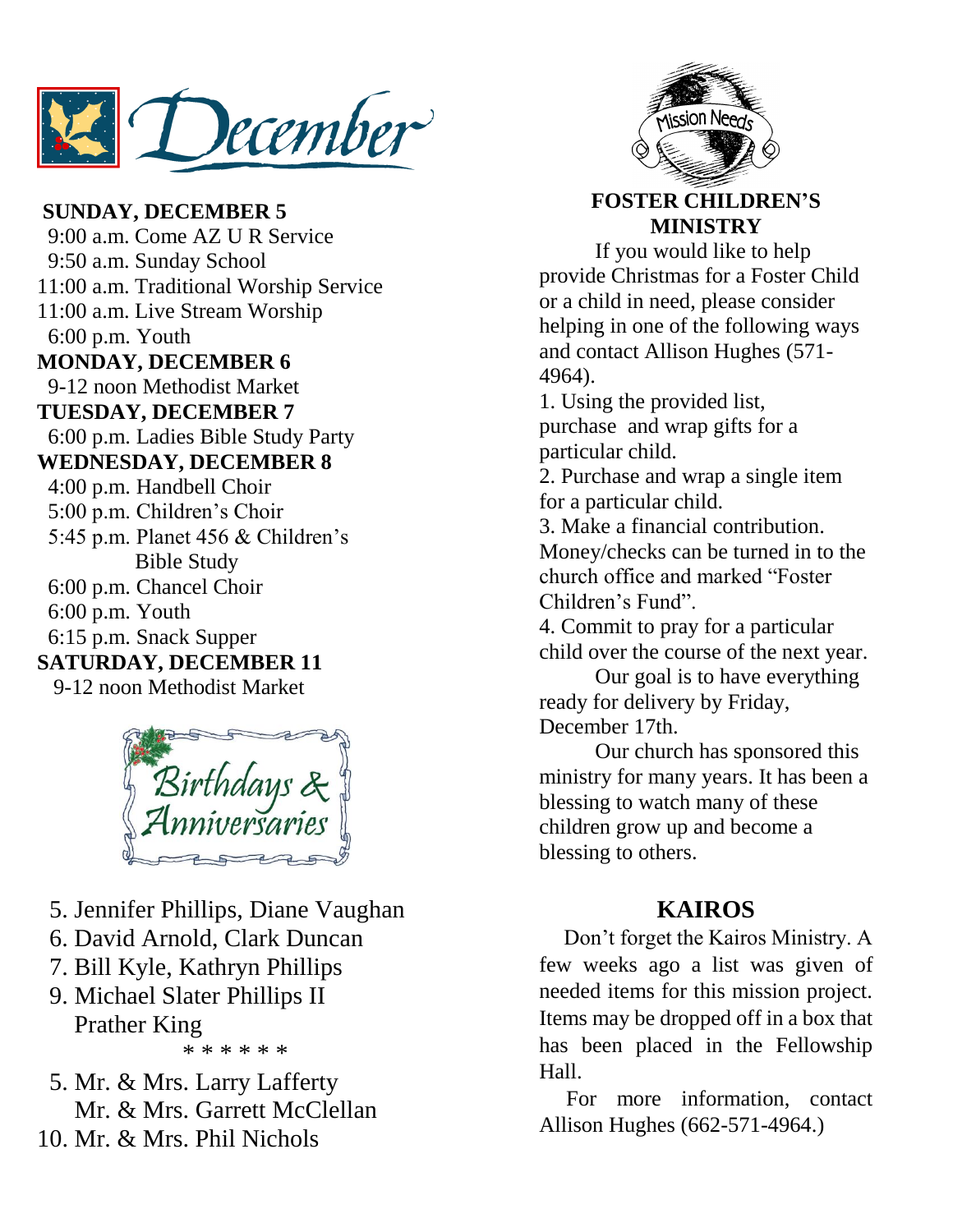

"For unto us a child is born, to us a son is given."

Isaiah 9:6

<u>April 11, 2021</u>



For the month of December, we will start a series entitled "**Jesus: His Birth.**" This Sunday our lesson, *God Promised Us a Savior,* takes us back to the promise of the long-awaited Messiah. The scripture reading will be from the books of Isaiah and Micah.

# **W.O.W. WEDNESDAY CHILDREN'S MINISTRY**

In our children's Wednesday night Bible Study, "TOY STORIES: Bible Stories," we have talked about how the characters of the Pixar Movie Series, correlate to characters and stories in the Bible. We have one more Wednesday night on December 8<sup>th</sup>. This has been a fun study and thank you to the parents who have made a concerted effort to have your children here each Wednesday.





 **A Day of Christmas Cheer!!** 



We will have our annual Day of Christmas Cheer!! This is always such a fun day of making Christmas Ornaments & Crafts and enjoying time in the kitchen making candy & cookies. We will have snacks and Christmas punch and also plan on having a few other activities. Date: Wednesday, December 15<sup>th</sup> Time: 1:00 – 5:00 p.m.

Where: Upstairs in the church children's department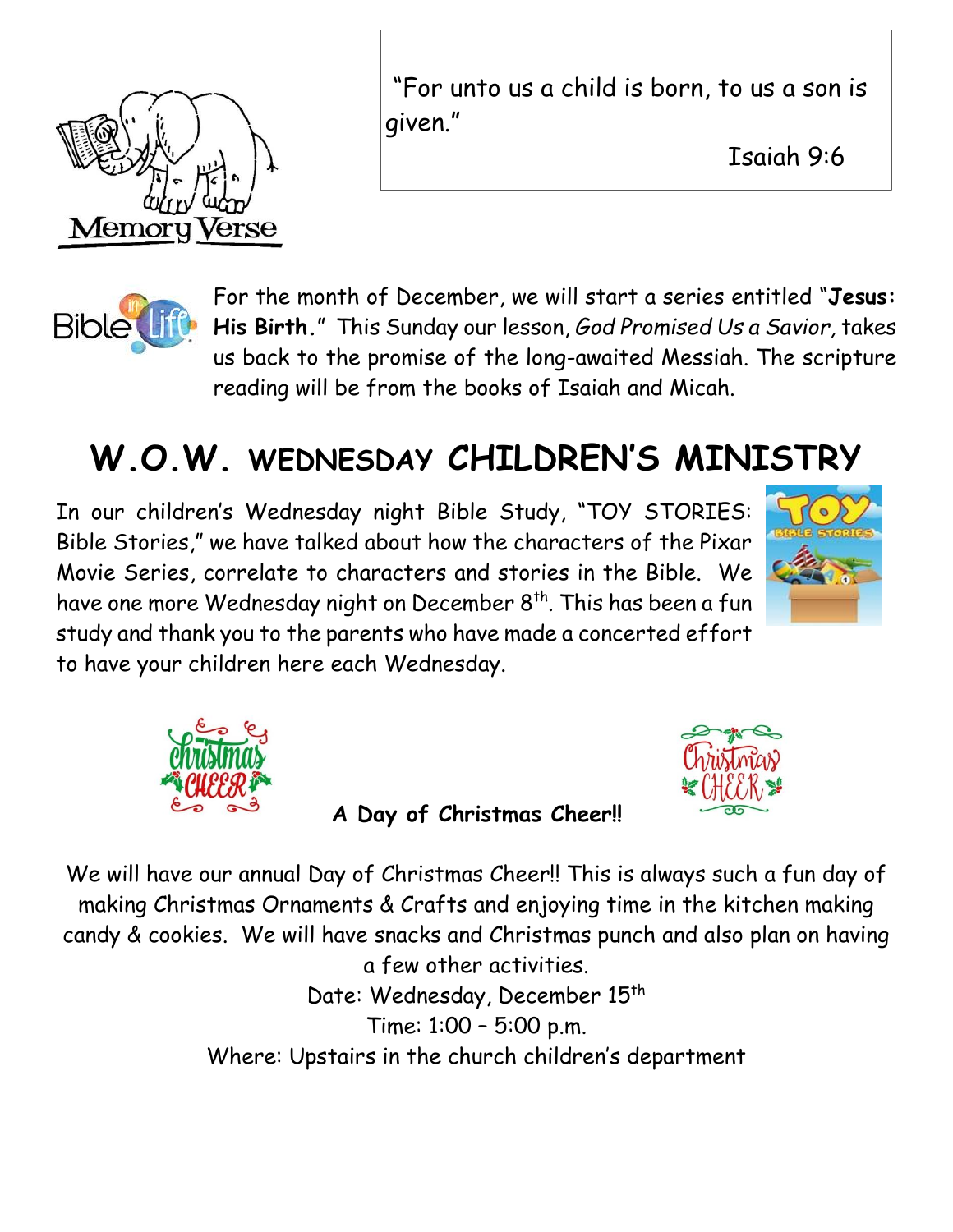

**Youth Sunday School**

As we close out the year of 2021, we are beginning a new series, "**Jesus: His Birth."**  This week we will be looking back at the last Prophecy in the Old Testament – the birth of John the Baptist. John was the cousin of Jesus, and he was to prepare the way for Jesus. God had a plan for John, and He has a plan for each of us too.

# **Sunday & Wednesday Night Group**



The new series entitled, *Triggered,* will carry us throughout the remainder of the year. In our last lesson, "On Mission," we were reminded that when we are faced with rejection and obstacles, we have two choices: to give up or persevere. With God's strength we can persevere and stay on task. This week our lesson is

called, "One of the Good Guys." This lesson has a message to which we should all pay attention. We live in a very self-centered and self-focused society. When we focus all our energy on being accepted, we miss the opportunity to be Jesus to someone else who may be longing for the same thing. God wants us to put others first, to set our ego aside, and be willing to be a friend to anyone in need.

Group will meet on Wednesdays from 6:00 p.m. – 7:00 p.m.

Sunday Night Group will meet each Sunday from 6:00 p.m. – 7:00 p.m.